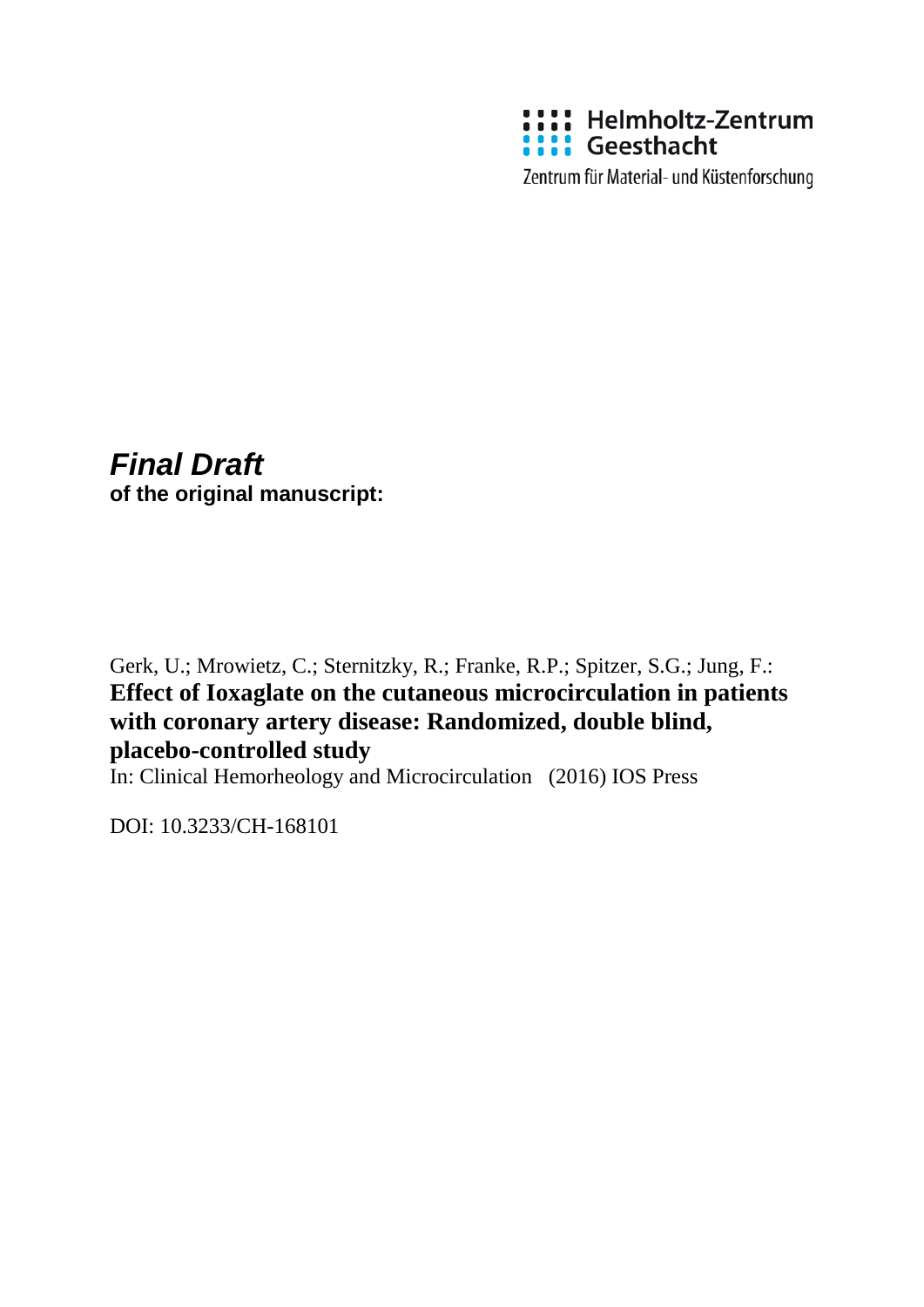# **Effect of Ioxaglate on the cutaneous microcirculation in patients with coronary artery disease: randomized, double blind, placebo-controlled study**

U. Gerk<sup>1</sup>, C. Mrowietz<sup>2</sup>, R. Sternitzky<sup>3</sup>, R.P. Franke<sup>4</sup>, S.G. Spitzer<sup>3</sup>, F. Jung<sup>5</sup>

- 1: Krankenhaus Dresden-Friedrichstadt, II. Medizinische Klinik, Dresden, Germany
- 2: Institute for Heart and Circulation Research, Eißendorfer Pferdeweg, Hamburg-Harburg, Germany
- 3: Praxisklinik Herz und Gefäße, Dresden, and Brandenburgische Technische Universität (BTU), Cottbus-Senftenberg, Germany
- 4: Department of Biomaterials, Central Institute for Biomedical Engineering, University of Ulm, Ulm, Germany
- 5: Institute of Biomaterial Science and Berlin-Brandenburg Centre for Regenerative Therapies, Helmholtz-Zentrum Geesthacht, Teltow, Germany

Corresponding author: F. Jung, friedrich.jung@hzg.de

### **Abstract**

Radiographic contrast media (RCM) can initiate microcirculatory disorders. This study was performed to investigate effects of Ioxaglate on the cutaneous microcirculation. The investigation was carried out on two groups of n=10 patients each who had to undergo a diagnostic coronary angiography.

The confirmatory parameter of the study was mean erythrocyte capillary velocity [ $v_{RBC}$  in mm/sec].  $V_{RBC}$  in the ipsilateral nail-fold capillaries was recorded continuously for 3 min before and 6 min after injection of RCM or isotonic saline solution respectively, and was evaluated off-line.

**V**RBC in nailfold capillares was found to be decreased by Ioxaglate by 34% 150 seconds after injection, while isotonic NaCl solution immediately induced a slight increase of 14%.

Key words: Cutaneous microcirculation, Ioxaglate, coronary artery disease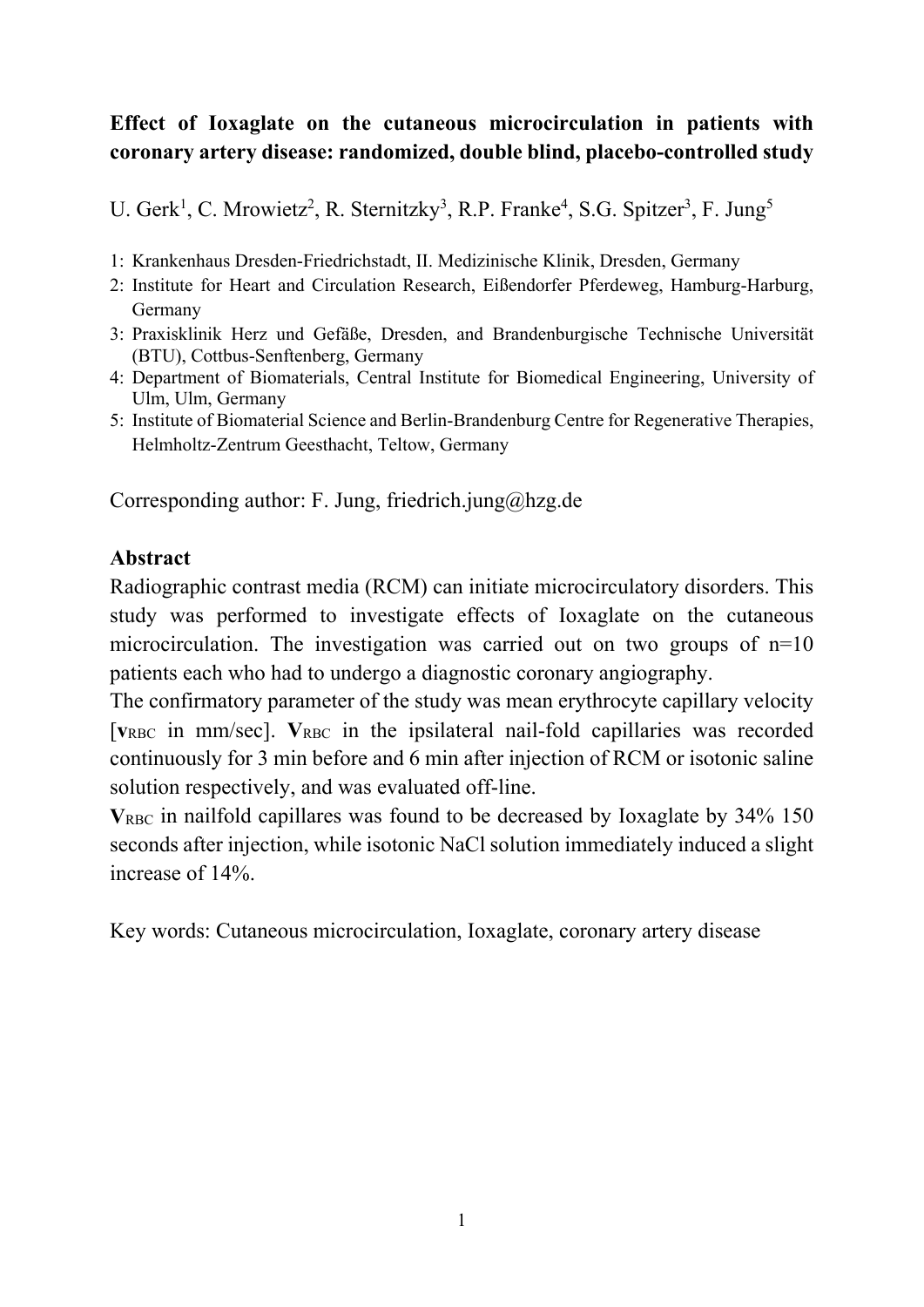## **Introduction**

Radiographic contrast media are widely used to visualize blood vessels in clinical medicine. Ideally, RCM should not affect diameters of the blood vessel lumen [4]. However, all RCMs exhibit a more or less strong effect on endothelial cells [14, 15, 31, 33] as well as on erythrocytes. Three minutes after injection of RCM red blood cells have transformed to echinocytes depending on the type of RCM administered [3, 16, 18, 20, 25]. Concomitantly, a buckling of endothelial cells into the vascular lumen up to the double of height of the endothelial cell and interendothelial fenestrations develops after administration of RCM in different extent  $[14]$ .

It is very probable that capillary perfusion is deteriorated by echinocytic transformation which leads to a reduction of deformability [26] and buckling of endothelial cells [14].

Indeed, a decline of velocity of RBCs in nailfold capillaries occurred in patients with coronary artery disease after injection of RCM in the supplying artery [5,6]. RCM showing the strongest morphological effects in erythrocytes [18] as well in endothelial cells [15] induced stasis of blood flow in capillaries in some patients up to three minutes [6]. Such microcirculatory disorders after injection of RCM have been shown in animal models as well [23, 24, 28, 35].

In this study the influence of Ioxaglate on the cutaneous capillaries in patients with coronary artery disease when injected into the ipsilateral axillary artery was investigated.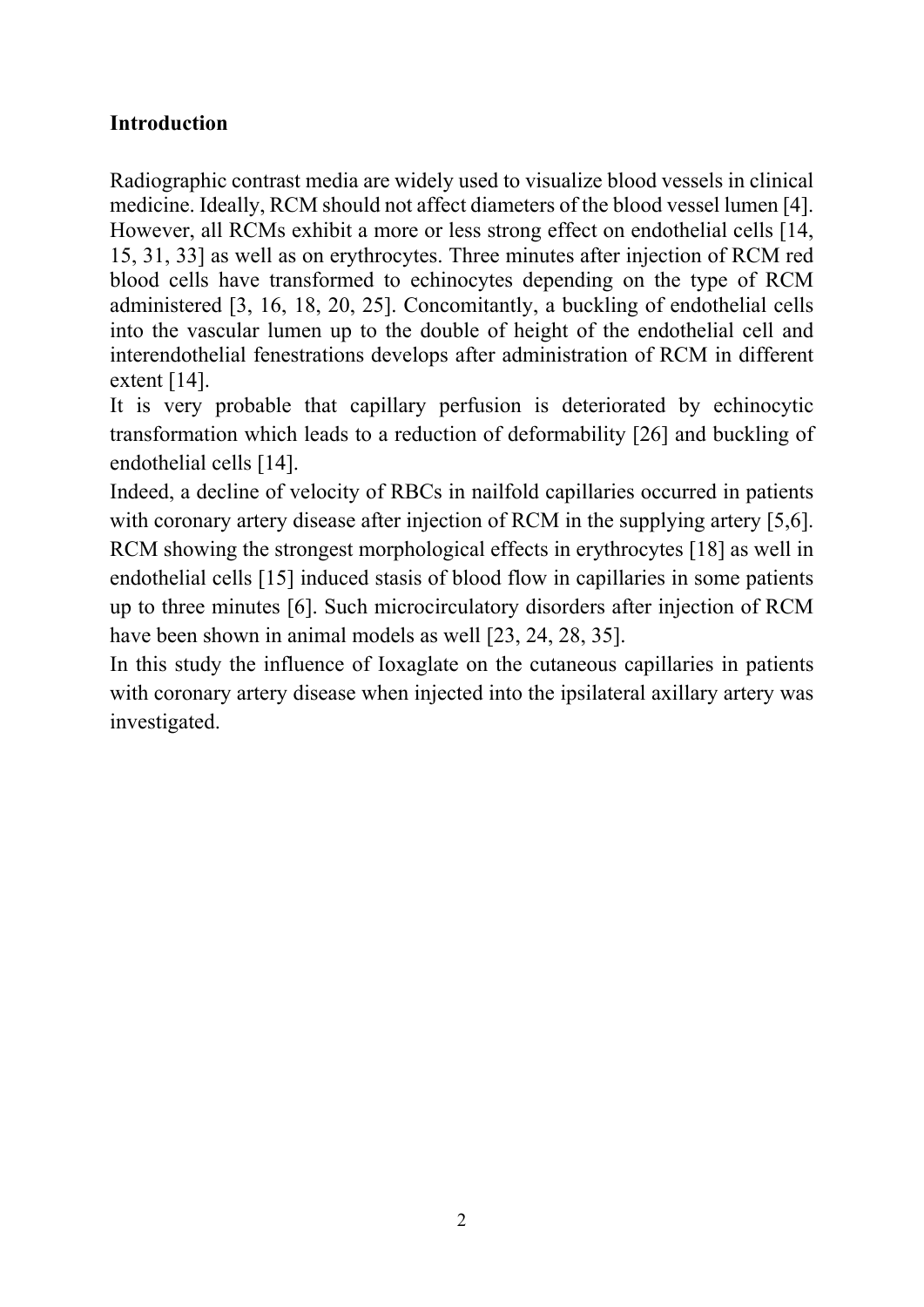### **Material and Methods**

### *Study design*

The present study was carried out as a single-centre prospective randomized double-blind comparison in parallel-group design with n=10 patients in both groups. The injected medium was assigned at random, using the random permuted blocks procedure. This ensured that 10 patients each would receive one of the two media. The confirmatory variable was mean capillary erythrocyte velocity [mm/sec] in the ipsilateral nail-fold capillaries before and after injection of a bolus of 20 ml Ioxaglate or isotonic NaCl solution respectively into the axillary artery. Blood pressure, heart rate, and skin temperature at the nail fold were recorded during the investigation.

### **Pharmaceuticals**

Both products (see Table 1) are registered at the Federal Institute for Drugs and Medical Devices in this form are available on open market under the names Hexabrix® (Guerbet, Frankfurt) and isotonic sodium chloride solution 0.9% (Fresenius Kabi Deutschland, Bad Homburg).

### **Table 1**

Shows iodine content, osmolality, and viscosity of the media investigated

|               | Iodine content | Osmolality  | Viscosity                   |
|---------------|----------------|-------------|-----------------------------|
|               | [mg/ml]        | [mOsmol/kg] | [mPa.sec] at $37^{\circ}$ C |
| Ioxaglate 320 | 320            | 580         | 7.5                         |
| NaCl solution |                | 310         | 07                          |

### *Implementation of the study*

Directly before the start of each diagnostic cardiac catheter examination a diagnostoc catheter (Judkins right 4, 5 French) was inserted into the left axillary artery distally of the origin of the vertebral artery. Continuous video-recording of blood flow through the nail-fold capillaries of the left hand with intravital capillary microscopy was started 3 min before administration of the investigatory medium.

Customarily measurements were carried out on the 4th finger of the left hand. Merely in injuries of the nail fold the 5th finger was examined. Capillary blood flow was recorded for 3 min then a bolus of 20 ml of the investigational medium was injected. The temperature of the medium was 37°C. The diagnostic catheter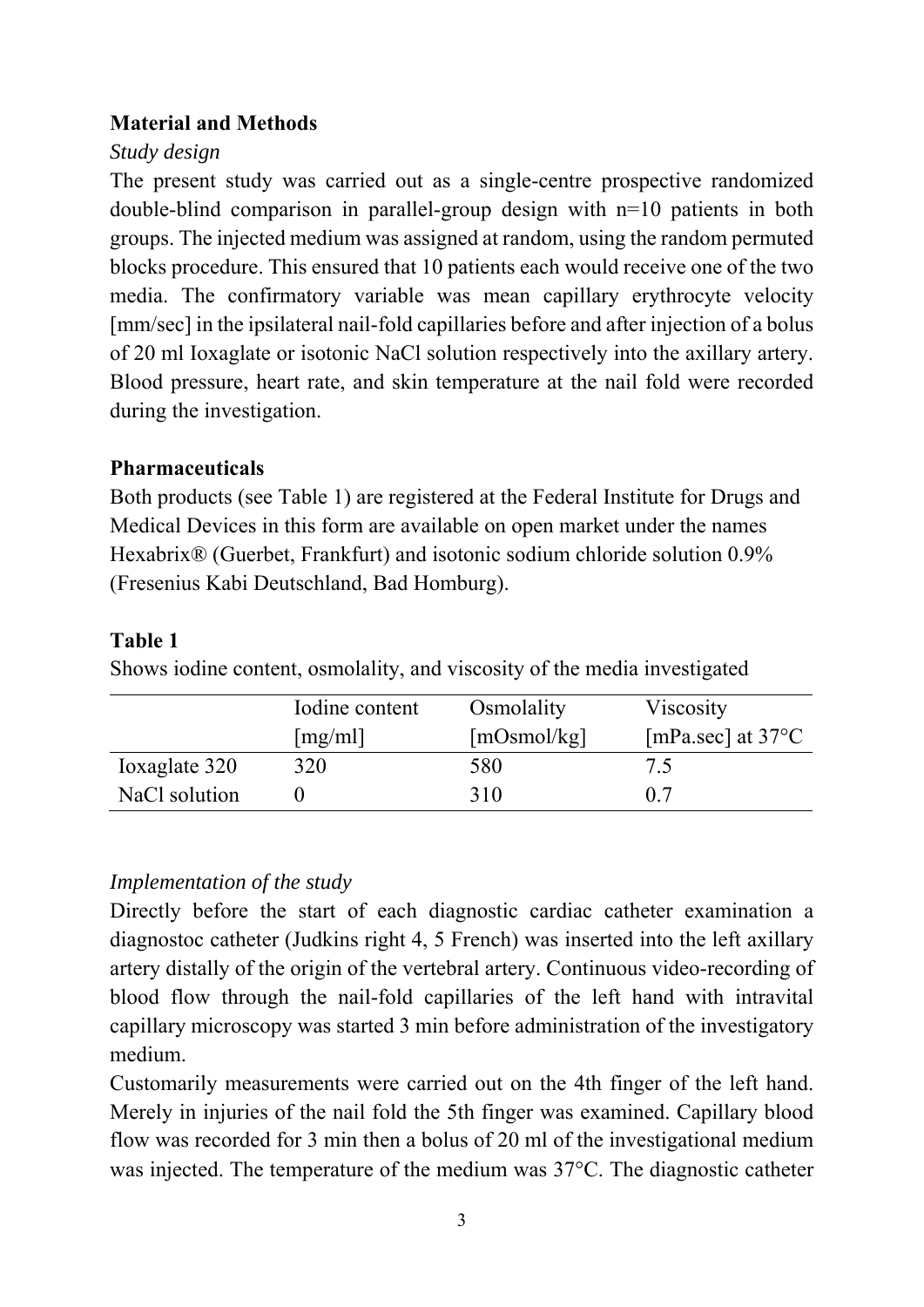was withdrawn of the axillary artery immediately after injection in order to not influence the perfusion of the arm. Capillary blood flow was recorded continuously for 6 min after administration of the medium. Skin temperature, blood pressure and heart rate were recorded before and once a minute during examination.

Every patient was informed that participation in this study was voluntary and that he could drop out at any time without giving any reasons. The patients were also told about the test substances and their possible side effects. The study was carried out in accordance with the principles of the Declaration of Helsinki/Somerset West 1996, the GCP guidelines. Ethical approval was received from the Ethics Committee of the Medical Council of the State of Saxony. The manuscript complies with the ethical guidelines of Clinical Hemorheology and Microcirculation [1].

All sensations and subjective or objective symptoms observed in the context of the study, regardless of whether or not they were connected with the test substance, were recorded as adverse reactions.

# *Capillary Microscopy*

Video capillary microscopy was done with an optical system consisting of a reflected-light microscope connected to a video recorder system [13, 17]. The whole system comprised a reflected-light microscope with an ACM stage (C. Zeiss, Oberkochen) and a coarse and fine drive, an objective (Neofluar 6.3/0.20), an Optovar 1.0-2.0 (to allow a quick change of post-objective magnification), a cold light source (Schott KL 1500) with a green filter (in the wavelength range of haemoglobin absorption at about 560 nm to ensure good contrast between erythrocytes and tissue) and a heat filter (to minimize heating of the area being recorded), a video camera with a Newvicon tube, a video timer, a  $3/4$ " videorecorder, and a black-and-white monitor. Depending on the setting of the Optovar, the final magnification was 285-570.

Velocity measurements were made interactively using "Cap-Image" software (Zeintl, Heidelberg, Germany) [22].

Due to vasomotion, erythrocyte velocity in the capillaries changes between 6 to 10 times per minute [12]. For this reason, erythrocyte velocity was recorded over three minutes, or six minutes respectively, and velocity calculations were done at least 10 times per minute. Highlighted mean erythrocyte velocity given in this manuscript is therefore an average obtained from at least 10 measurements in 2 to 4 capillaries.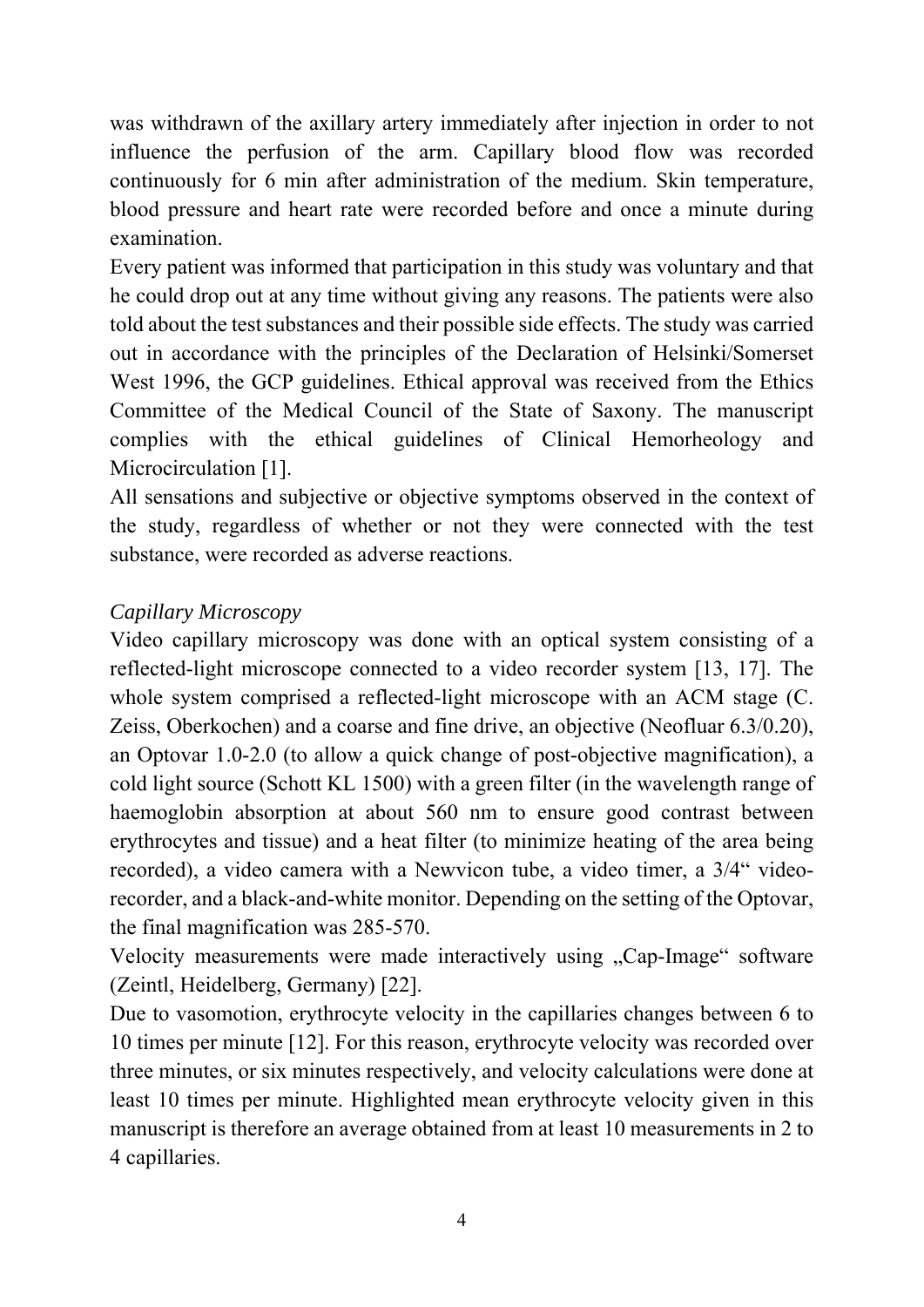Intraindividual variability of  $v_{RBC}$  under resting conditions over one day was examined in 8 apparently healthy subjects [19]. The coefficient of variation (CV) of  $v_{RBC}$  in nailfold capillaries under resting conditions was  $CV = 23.4\% \pm 7.8\%$ . There were no significant differences between the four samples ( $p > 0.05$ ).

The intraindividual variability of  $v_{RBC}$  under resting conditions from day to day was examined in nine apparently healthy subjects [19]. **v**<sub>RBC</sub> was measured on five consecutive days in one week at the same time [8 a.m.]. The coefficient of variation CV of  $v_{RBC}$  in nail-fold capillaries under resting conditions was  $CV =$  $23.8\% \pm 9.5\%$ . There were no significant differences between the five samples  $(p > 0.05)$ .

The intraindividual variability of  $v_{RBC}$  under resting conditions over one year was examined in eleven apparently healthy subjects [19]. **v**<sub>RBC</sub> was measured every month for one year at the same time every 1st Monday (8 a.m.). The coefficient of variation CV of  $v_{RBC}$  in nail-fold capillaries under resting conditions was  $CV =$  $21.1\% \pm 7.9\%$ . There were no significant differences between the twelve samples  $(p > 0.05)$ .

### *Statistics*

The estimate of the required number of patients, made in accordance with the principles of Good Clinical Practice, was based on the following assumptions: expected erythrocyte velocity before injection of the medium  $v_{RBC} = 0.76 \pm 0.27$ [mm/sec], expected change in erythrocyte velocity after injection of the medium  $(\Delta$  v<sub>RBC</sub> =0.25 [mm/sec], type 1 error 0.05, type 2 error 0.02, power 0.80, correlation coefficient 0.80. The required number of patients was  $n=2 \times 10$ .

For all samples arithmetic mean and standard deviation are given. The test for normal distribution was carried out as per Kolmogoroff and Smirnow. The significance level was  $p=0.10$ .

To check structural similarity of the two groups, homogeneity of the baseline parameters was tested using Student's t-test for continuous variables, the Wilcoxon pair-difference test for not normally distributed random samples, and the χ2-homogeneity test for classified variables.

The statistical analysis was carried out by analysis of variance (model: repeated measurements: 1 within, 1 between). A difference was considered to be significant if  $p < 0.05$ .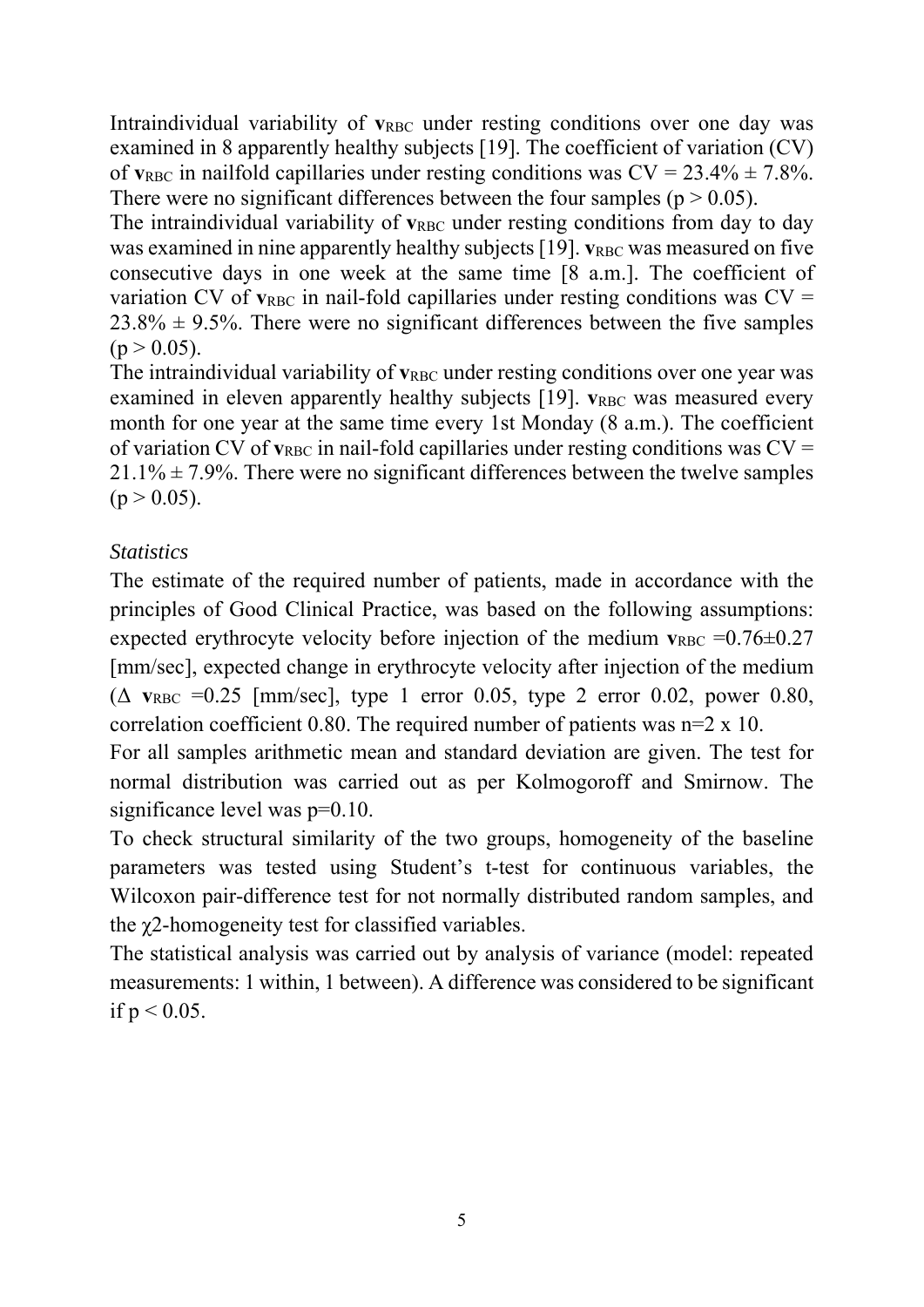### **Results**

## **Study group**

The study included  $n=20$  patients in whom elective diagnostic cardiac catheterization was to be carried out. The patients recruited were over 18 years of age and their serum creatinine was in normal range. The exclusion criteria were manifest hyperthyroidism, allergy to contrast media, pregnancy or breastfeeding, patients with pathologically increased serum creatinine  $(> 1.3 \text{ mg/dl})$ , and patients in whom, in the opinion of the investigator, the examination would constitute a clinically unacceptable risk.

10 men were included in the Ioxaglate group, and 10 men in the NaCl group. Distributions of pathological somatic cardiovascular risk factors and of the degrees of severity of coronary artery disease (CAD) were comparable in the two groups (see Table 2). Mean age of the patients in the Ioxaglate group was  $61.9\pm10.7$  years, in the NaCl group  $60.2\pm12.8$  years. Height of the patients was  $178.4 \pm 6.3$  cm and  $173.6 \pm 6.2$  cm respectively. Mean body weight was  $91.3 \pm 11.9$ kg and  $84.7\pm10.8$  kg respectively.

Distributions of pathological somatic cardiovascular risk factors and of degree of severity of CAD were comparable in both groups.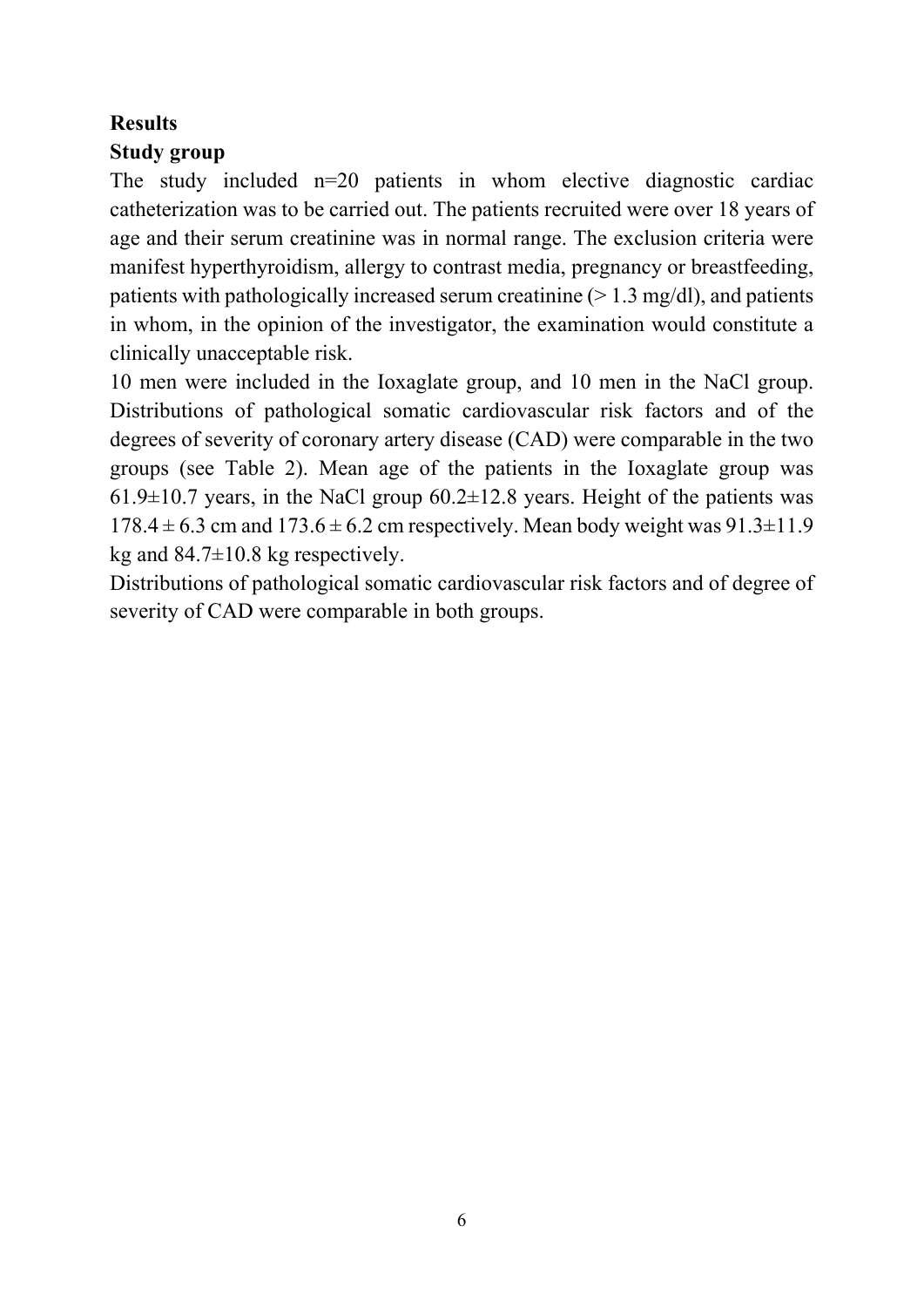**Table 2**: Risk factors and angiographic results

| (HYP: hypertension; DM: diabetes mellitus; DLM: disturbed lipid metabolism; |
|-----------------------------------------------------------------------------|
| CAD0: no coronary artery disease; CAD1: 1-vessel disease; CAD2: 2-vessel    |
| disease; CAD3: 3-vessel disease)                                            |

| PN             | risk factors | diagnosis        | artery        | age     | height | weight | sex |
|----------------|--------------|------------------|---------------|---------|--------|--------|-----|
|                |              |                  |               | [years] | [cm]   | [kg]   |     |
| $\mathbf{1}$   | Hyp DLM      | CAD3             | RCA, LAD, LCA | 59      | 180    | 87     | m   |
| 2              | <b>DLM</b>   | CAD3             | RCA, LAD, CX  | 36      | 182    | 94     | m   |
| 3              | Hyp, DLM     | CAD <sub>0</sub> | LAD           | 52      | 164    | 80     | m   |
| $\overline{4}$ | Hyp DLM DM   | CAD <sub>3</sub> | RCA, LAD, CX  | 61      | 180    | 106    | m   |
| 5              | <b>DLM</b>   | CAD <sub>2</sub> | RCA,LAD       | 70      | 168    | 69     | m   |
| 6              | Hyp Dm DLM   | CAD1             | <b>RCA</b>    | 62      | 174    | 94     | m   |
| 7              | Hyp          | CAD1             | LAD           | 64      | 172    | 106    | m   |
| $\,8\,$        | Hyp          | CAD3             | RCA, LAD, CX  | 71      | 178    | 74     | m   |
| 9              | Hyp, DLM     | CAD <sub>0</sub> | LAD           | 58      | 180    | 95     | m   |
| 10             | Hyp, DLM     | CAD3             | RCA, LAD, CX  | 74      | 176    | 81     | m   |
| 11             |              | CAD <sub>0</sub> |               | 48      | 159    | 62     | m   |
| 12             | Hyp          | CAD <sub>0</sub> |               | 70      | 178    | 102    | m   |
| 13             | DLM Hyp      | CAD <sub>0</sub> |               | 45      | 187    | 96     | m   |
| 14             | <b>DLM</b>   | CAD <sub>0</sub> |               | 67      | 162    | 67     | m   |
| 15             | <b>DLM</b>   | CAD3             | RCA, LAD, CX  | 56      | 173    | 79     | m   |
| 16             | Hyp          | CAD <sub>2</sub> | LAD, CX       | 53      | 170    | 90     | m   |
| 17             | Hyp Dm       | CAD <sub>0</sub> |               | 57      | 183    | 94     | m   |
| 18             | Hyp DLM      | CAD1             | <b>LAD</b>    | 71      | 186    | 101    | m   |
| 19             | Hyp          | CAD <sub>2</sub> | RCA, CX       | 78      | 170    | 81     | m   |
| 20             | Hyp          | CAD3             | LCA, LAD, CX  | 69      | 168    | 72     | m   |

*Confirmatory variable "Mean erythrocyte velocity*  $v_{RBC}$ *"* 

Figure 1 shows the time course of  $v_{RBC}$  before and after administration of Ioxaglate or NaCl solution, respectively. Immediately after injection of 20 ml Ioxaglate into the axillary artery  $v_{RBC}$  in the ipsilateral capillaries at the nailfold started to decrease. 150 sec after injection the decrease of  $v_{RBC}$  was most pronounced with 35%. Until 180 sec  $v_{RBC}$  was significantly lowered in comparison to the baseline value (non-Bonferoni-adjusted:  $p<0.05$  compared with the time-points before infusion; at all later times  $p > 0.05$ ). Thereafter  $v_{RBC}$ recovered, reaching baseline values after 360 sec. Overall, however,  $v_{RBC}$  was not significantly affected (ANOVA for repeated measures,  $p=0.2759$ ).

Injection of 20 ml of isotonic NaCl solution, however, led to a slight but significant increase in  $v_{RBC}$  of 14% 10 sec after injection ( $p$ <0.05). Thereafter  $v_{RBC}$ returned to baseline values.

Time course of  $v_{RBC}$  after injection of both media differed between Ioxaglate and NaCl solution significantly (ANOVA, model 1 within, 1 between: p=0.002).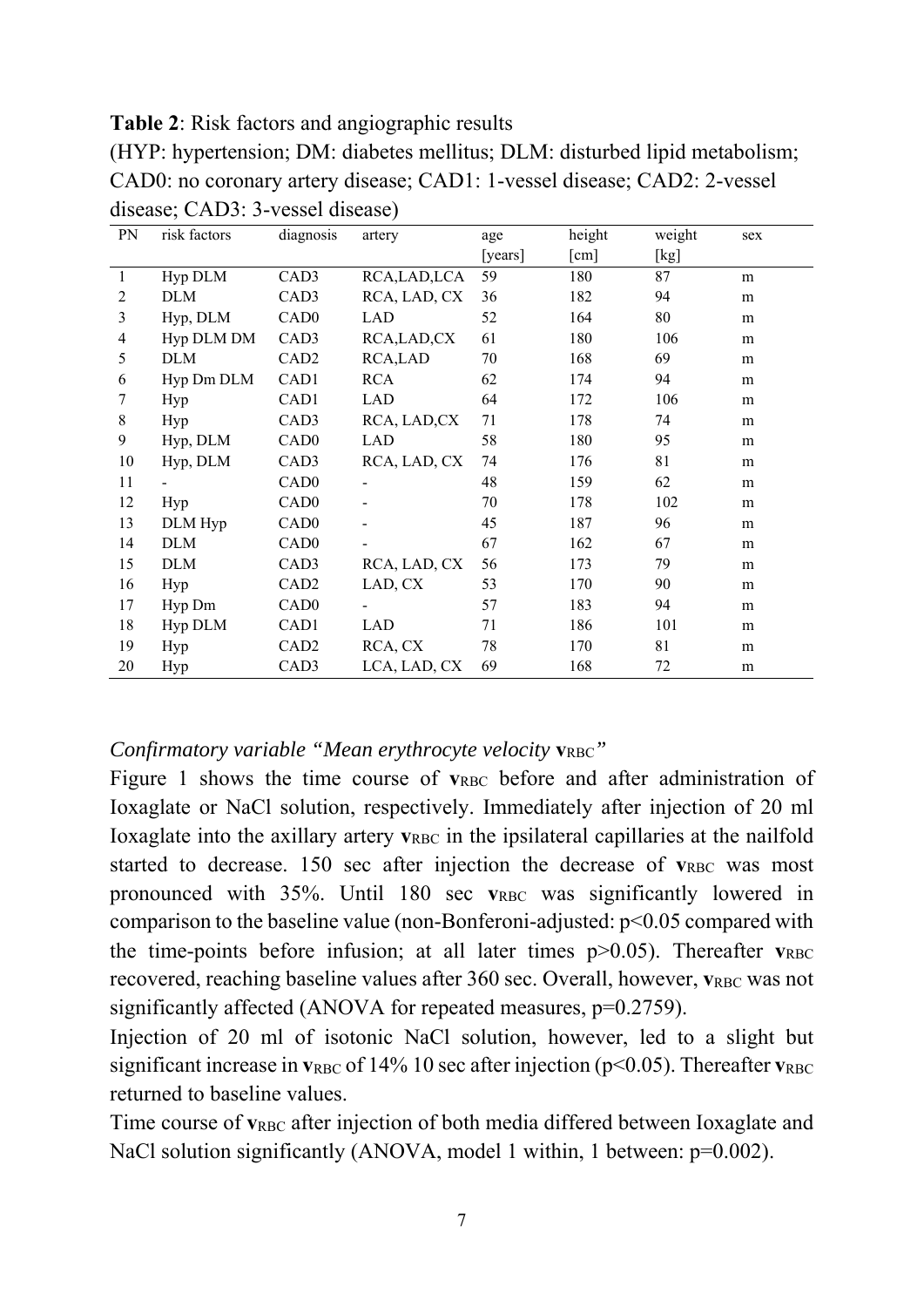

**Figure 1:** Mean erythrocyte velocity  $v_{RBC}$  in [mm/s] in nailfold capillaries of patients with coronary artery disease prior and after a bolus of 20 ml each of Ioxaglate or NaCl solution into the A. axillaris (Arithmetic mean  $\pm$  standard deviation)

#### *Relevance of the results*

Standard difference "SD" according to Cohen [11] was calculated to assess whether reduction in velocity should be regarded as relevant. This is a measure of velocity difference produced by the injected media in relation to the variability of capillary erythrocyte velocity. Values greater than 0.8 should be considered as biometrically relevant.

Ioxaglate 320:  $SD = (0,352 \text{ mm/s} - 0,230 \text{ mm/s}) / 0,160 \text{ mm/s} = 0.76$ NaCl:  $SD = (0.318 \text{ mm/s} - 0.362 \text{ mm/s}) / 0.160 \text{ mm/s} = 0.28$ 

The study revealed that the decrease of velocity of red blood cells after injection of Ioxaglate can be assessed as biometrically weak, the increase after injection of NaCl solution as very weak.

The skin temperature on the nail fold, the heart rate, and the systolic and diastolic blood pressure were recorded exploratively at 6 time-points. There was no influence on systolic and diastolic blood pressure, heart rate, or skin temperature during the examinations in both groups.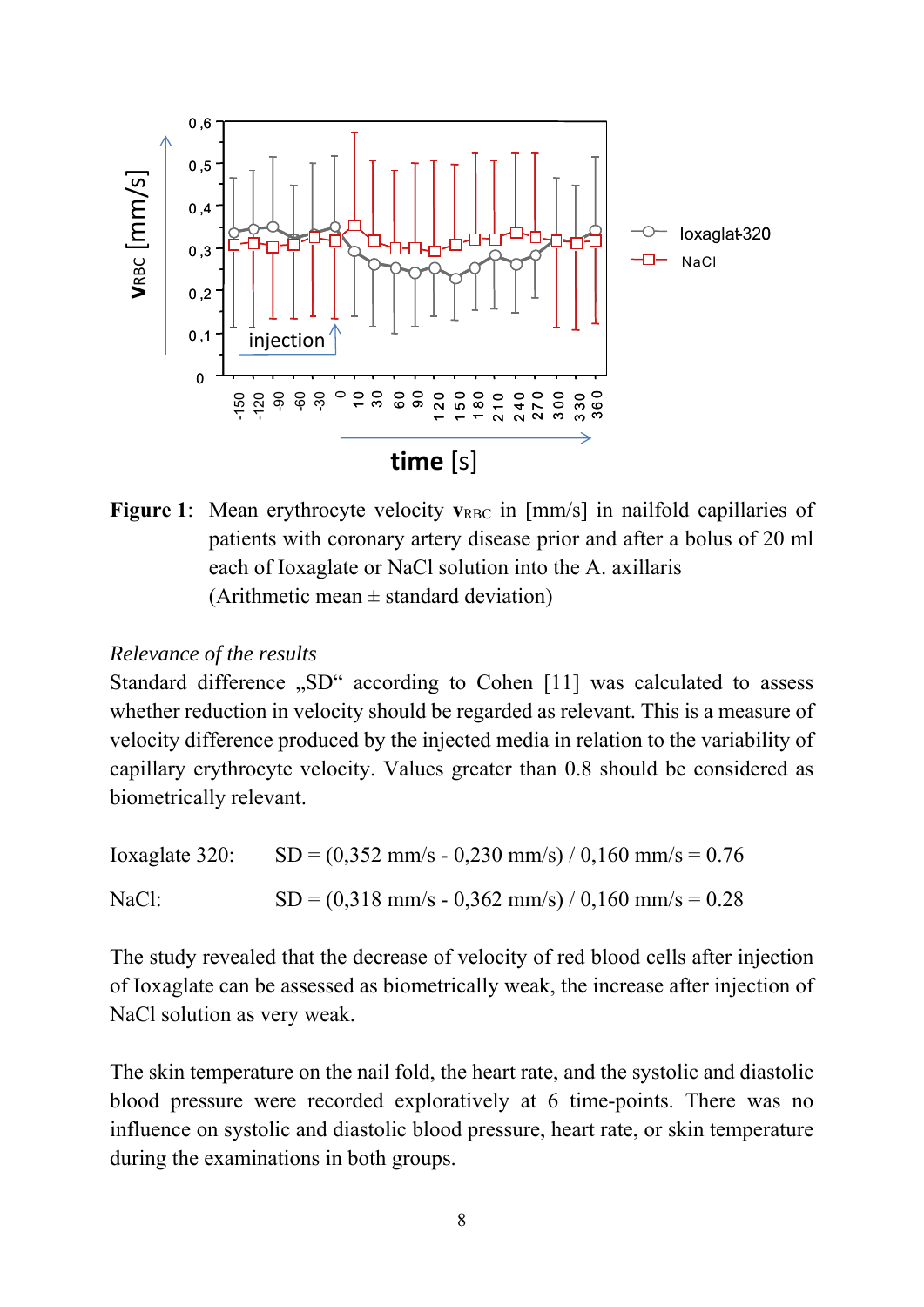A sensation of pressure and warmth in the arm was to be expected after injection of 20 ml of solution warmed up to 37 degree C (using Ioxaglate 5 patients, using NaCl 7 patients). Pain was recorded as well (using Ioxaglate 3 patients, using NaCl 1 patient). There were no serious adverse events.

### **Discussion**

The study revealed a significant decrease of the mean erythrocyte velocity in cutaneous capillaries after injection of Ioxaglate 320 into the ipsilateral axillary artery, while isotonic NaCl solution induced a very slight increase. However, both patient groups differed significantly in the response to the injections  $(p=0.002)$ .

At baseline, both patient groups were comparable, as there were no significant differences between the groups in any of the parameters measured at the start of the study.

Because of the strong temperature-dependence of skin microcirculation [30], RCM and NaCl solution were warmed up to 37<sup>o</sup>C before injection. The constancy of skin surface temperature during the entire measurement period showed that any substantial influence of temperature effects on capillary blood flow could be ruled out.

The catheter was slowly pushed forward into the axillary artery, avoiding irritations of the vessel wall. During manipulation, the ipsilateral capillary erythrocyte velocity was recorded and no effects on capillary blood flow were observed. Hence, a vasoconstriction due to the catheter manipulation can be largely excluded. Pull back of the catheter immediately after injection of the medium also did not have any effect on capillary erythrocyte velocity.

No effect of the catheter itself on capillary blood flow was observed, and no such effect was expected in respect of the size of the catheter (diameter 1.6 mm) in relation to the diameter of the vascular lumen (approx. 7 mm).

Since skin temperature as well as blood pressure and heart rate remained unchanged, and no medication was administered before or during the procedure [30]. Therefore, it can be assumed that the observed effects are due primarily to the injection of the RCM or the NaCl solution respectively.

There were no cases of temporarily cessation of capillary blood flow, which has been observed after injection of Ultravist 370 [6]. Only a slight, weakly relevant reduction in erythrocyte velocity 150 sec after injection of Ioxaglate was detected. This suggests that the increase in viscosity of the Ioxaglate-plasma mixture was nearly compensated by vasodilation [7, 10, 21, 32]. Also, echinocyte formation,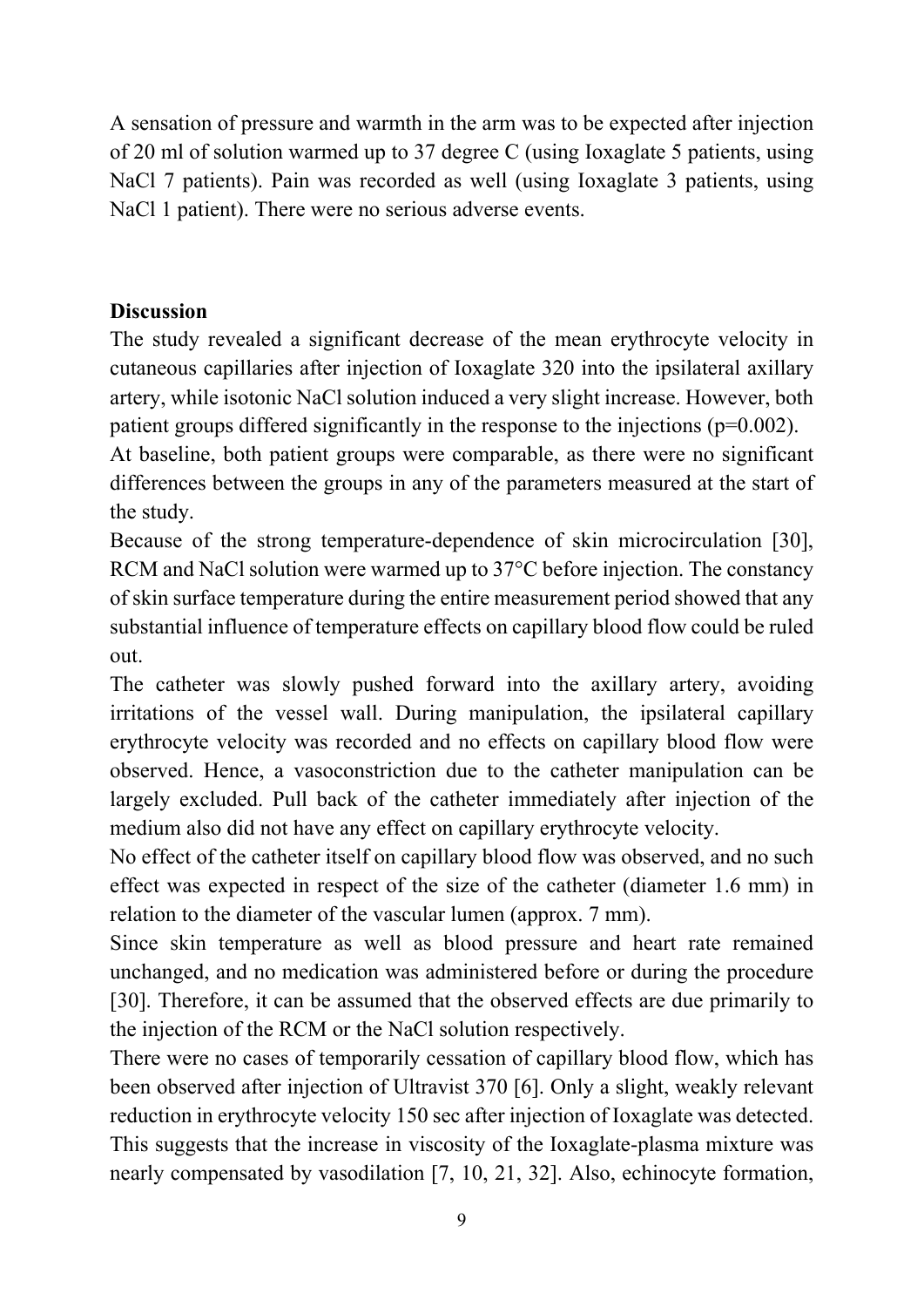which is induced by most of the RCM [3, 16, 18, 20, 25] and which also could cause a microcirculatory disorder, was reported not to occur [16].

Other possible factors which might contribute to a decrease in microcirculatory blood flow in response to administration of RCM are increases in calcium, adenosine, prostacyclin and endothelin, stress hormones and decreased production of nitric oxide [2, 8, 27, 29, 34, 35]. These parameters were not measured in the present study and, thus, the extent to which these mechanisms might have influenced the results cannot be determined.

#### *Conclusion*

Ioxaglate-320 induced a significant decrease of erythrocyte velocity in nailfold capillaries of patients with coronary artery disease after injection of 20 ml in the axillary artery by about 34%, while in contrary after a bolus of 20 ml isotonic NaCl solution a slight increase of about 14% occurred. In patients with severe CAD and a myocardial perfusion at its limits, the injection of radiographic contrast media could induce massive perturbations in the microcirculation and even ischemia [9].

### **References**

- [1]Anonymous, Ethical guidelines for publication in Clinical Hemorheology and Microcirculation: Update 2016, Clin. Hemorheol. Microcirc. 2016;63:1–2.
- [2]Arend LJ, Bakris GL, Burnett JC JR, Megerian C, Spelman WS. Role for intrarenal adenosine in the renal hemodynamic response to contrast media. J. Lab. Clin. Med. 1987;110:406–411.
- [3]Aspelin P. Effect of ionic and non-ionic contrast media on morphology of human erythrocytes. Acta Radiol. 1978;19:675 - 687.
- [4]Aspelin P, Stacul F, Thomsen HS, Morcos SK, and van der Molen AJ. Members of the Contrast Media Safety Committee of the European Society of Urogenital Radiology (ESUR). Effects of iodinated contrast media on blood and endothelium. Eur. Radiol. 2006;16:1041-1049.
- [5]Bach R, Gerk U, Mrowietz C, Jung F. Influence of a new monomeric nonionic radiographic contrast medium (Iobitridol-350 versus NaCl) on cutaneous microcirculation: Single-center, prospective, randomized, double-blind phase IV study in parallel group design. Microvasc. Res. 2000;60:193-200.
- [6]Bach R, Jung F, Scheller B, Hummel B, Özbek C, Spitzer S, Schieffer H.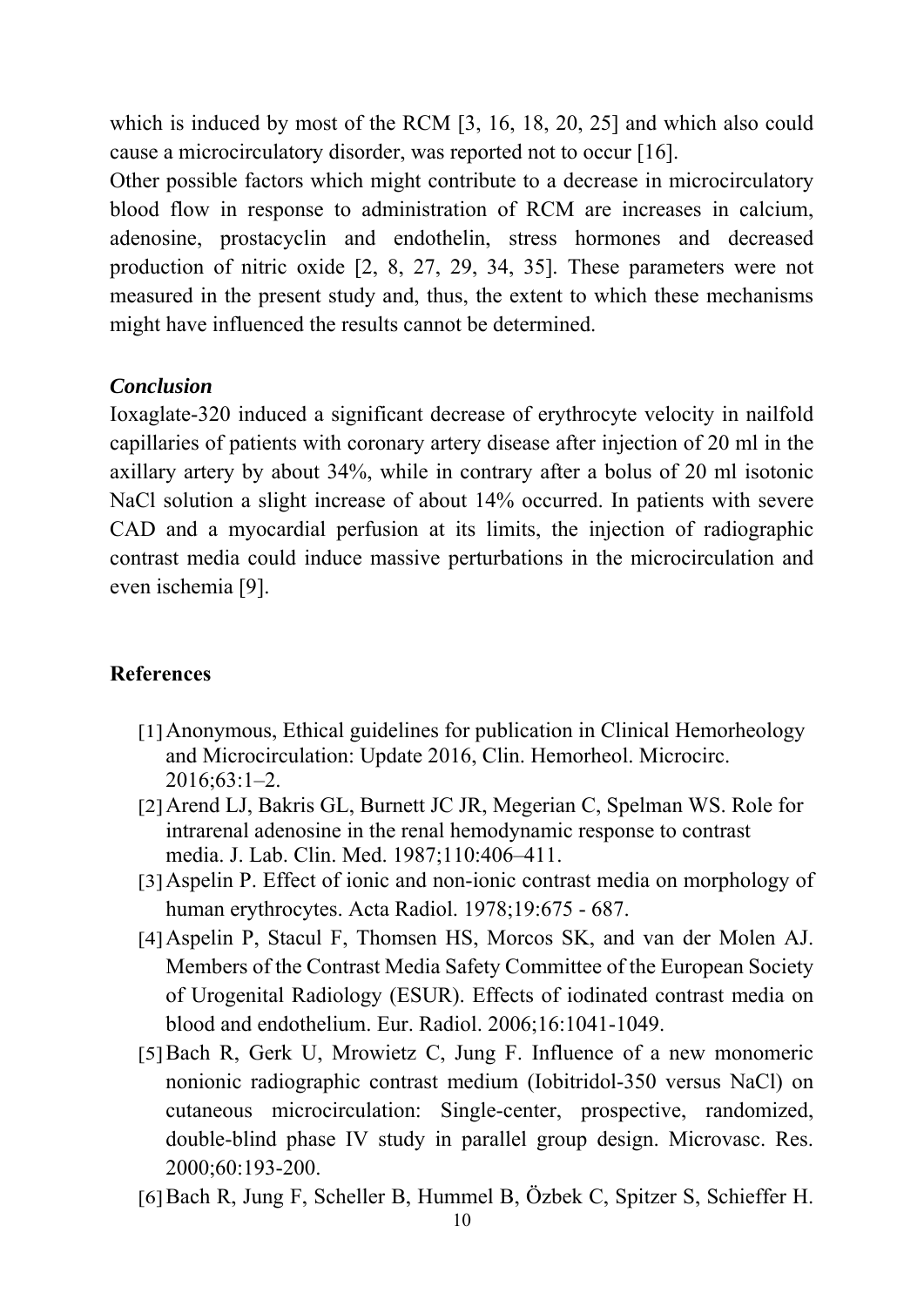Influence of a non-ionic radiography contrast medium on the microcirculation. Acta Radiol. 37;1996:214-217.

- [7]Baile EM, Paré PD, D'yachkova Y, Carere RG. Effect of contrast media on coronary vascular resistance: contrast-induced coronary vasodilation. Chest 1999;116(4):1039-45.
- [8]Bakris GL, Burnett C. A role for calcium in radiocontrast-induced reductions in renal hemodynamics. Kidney Int. 1985;27:465– 468.
- [9]Braunwald E. Heart disease. W.B. Saunders Company. Philadelphia, 1997: pp 1298.
- [10] Cipolla P, Tirone P, Luzzani F, de Haen C. Pharmacodynamic effects of iomeprol for injection in experimental animals. Eur. J. Radiol. 1994;18:32-42.
- [11] Cohen J. Statistical Power Analysis for the Behavioral Science. New York: Academic Press, 1969.
- [12] Fagrell B. Dynamics of microcirculation in humans. J. Cardiovasc. Pharmacol. 1985;7:53–58.
- [13] Fagrell B, et al. A microscope television system for studying flow velocity in human skin capillaries. Am. J. Physiol. 1977;233:H318 – H321.
- [14] Franke RP, Fuhrmann R, Hiebl B, Jung F. Influence of various radiographic contrast media on the buckling of endothelial cells. Microvasc. Res. 2008;76:110-3.
- [15] Franke RP, Fuhrmann R, Park J-P, Rickert D, Hiebl B, Jung F. The effect of radiographic contrast media on the morphology of human venous endothelial cells. Clin. Hemorheol. Microcirc. 2007;37:329 – 338.
- [16] Hardeman MR, Goedhart P, Koen IY. The effect of low-osmolar ionic and non-ionic contrast media on human blood viscosity, erythrocyte morphology, and aggregation behavior. Investigative Radiology 1991;26:810 - 819.
- [17] F. Jung, W. Kolepke, S. Spitzer, H. Kiesewetter, K.W. Ruprecht, R. Bach, H. Schieffer and E. Wenzel, Primary and secondary microcirculatory disorders in essential hypertension, Clin. Investig. 1993;71:132–138.
- [18] F. Jung, C. Mrowietz, D. Rickert, B. Hiebl, J.-W. Park and R.P. Franke, The effect of radiographic contrast media on the morphology of human erythrocytes, Clin. Hemorheol. Microcirc. 2008;38:1–11.
- [19] Jung F, Toonen H, Mrowietz C, et al. Fehleranalyse, biologische Einfluß-faktoren und Varianz der periungualen Videokapillarmikroskopie. Biomed. Technik 1990;35:195-204.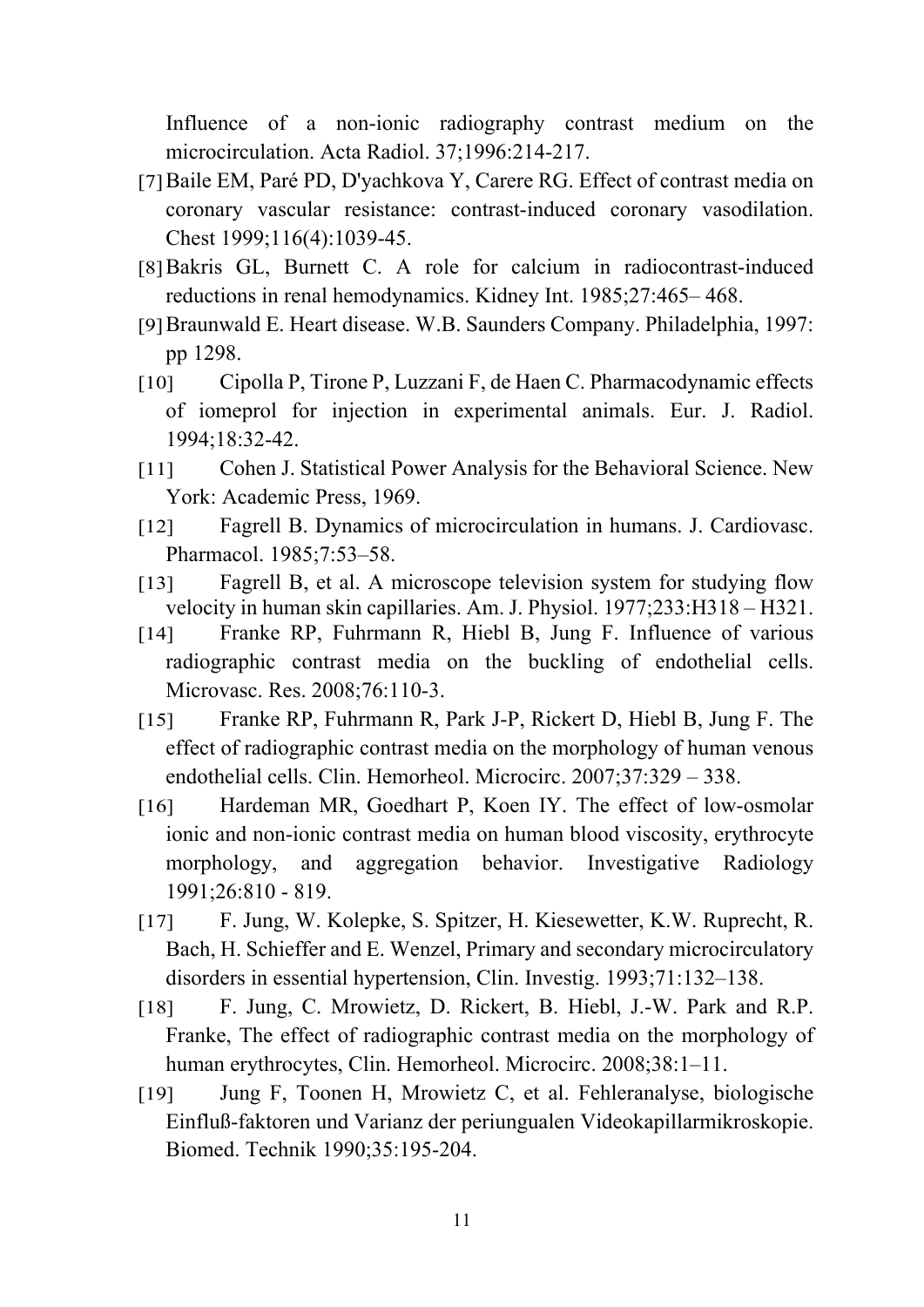- [20] Kerl JM, Nguyen SA, Lazarchick J, Powell JW, Oswald MW, Alvi F, Costello P, Vogl TJ, Schoepf UJ. Iodinated contrast media: effect of osmolarity and injection temperature on erythrocyte morphology in vitro. Acta Radiol. 2008;49:337-43.
- [21] Kiesewetter H, Jung F, Ladwig KH, Waterloh E, Roebruck P, Schneider R, Kotitschke G, Bach R. Predictor function of hemorheologic parameters with reference to the incidence of manifest circulatory disorders: Concept of the Aachen study. Klin. Wochenschr. 1986;64(14):653-62.
- [22] Klyscz T, Jünger M, Jung F, Zeintl H. Cap image--a new kind of computer-assisted video image analysis system for dynamic capillary microscopy. Biomed. Tech. (Berl) 1997;42:168-175.
- [23] Liss P, Effects of contrast media on renal microcirculation and oxygen tension. An experimental study in the rat. Acta Radiol. Suppl. 1997;409:1-29.
- [24] Liss P, Nygren A, Olsson U, Ulfendahl HR, Erikson U. Effects of contrast media and mannitol on renal medullary blood flow and red cell aggregation in the rat kidney. Kidney Int. 1996;49:1268-1275.
- [25] Losco P, Nash G, Stone P, Ventre J. Comparison of the effects of radiographic contrast media on dehydration and filterability of red blood cells from donors homozygous for hemoglobin A or hemoglobin S. Am. J. Hematol. 2001;68:149-58.
- [26] Meiselman H. Morphological determinants of red cell deformability. J. Clin. Lab. Invest. 1981;41:27 - 34.
- [27] Mokrushnikov PV, Panin LE, Zaitsev BN. The action of stress hormones on the structure and function of erythrocyte membrane. Gen. Physiol. Biophys. 2015;34(3):311-21.
- [28] Nygren A, Hellberg O, Hansell P Red-cell trapping in the rat renal microcirculation induced by low-osmolar contrast media and mannitol. Invest. Radiol. 1993;28:1033-1038.
- [29] Oldroy SD, Haylor JL, Marcos SK, The acute effect of ioversol on kidney function: Role of endothelin. Eur. J. Radiol. 1995;19:91–95.
- [30] N. Potočnik and H. Lenasi, The responses of glabrous and nonglabrous skin microcirculation to graded dynamic exercise and its recovery, Clin. Hemorheol. Microcirc. 2016;64(1):65-75.
- [31] Ramponi S, Grotti A, Morisetti A, Vultaggio S, Lorusso V. Effects of iodinated contrast media on endothelium: An in vitro study. Toxicol. In Vitro 2007;21:191-6.